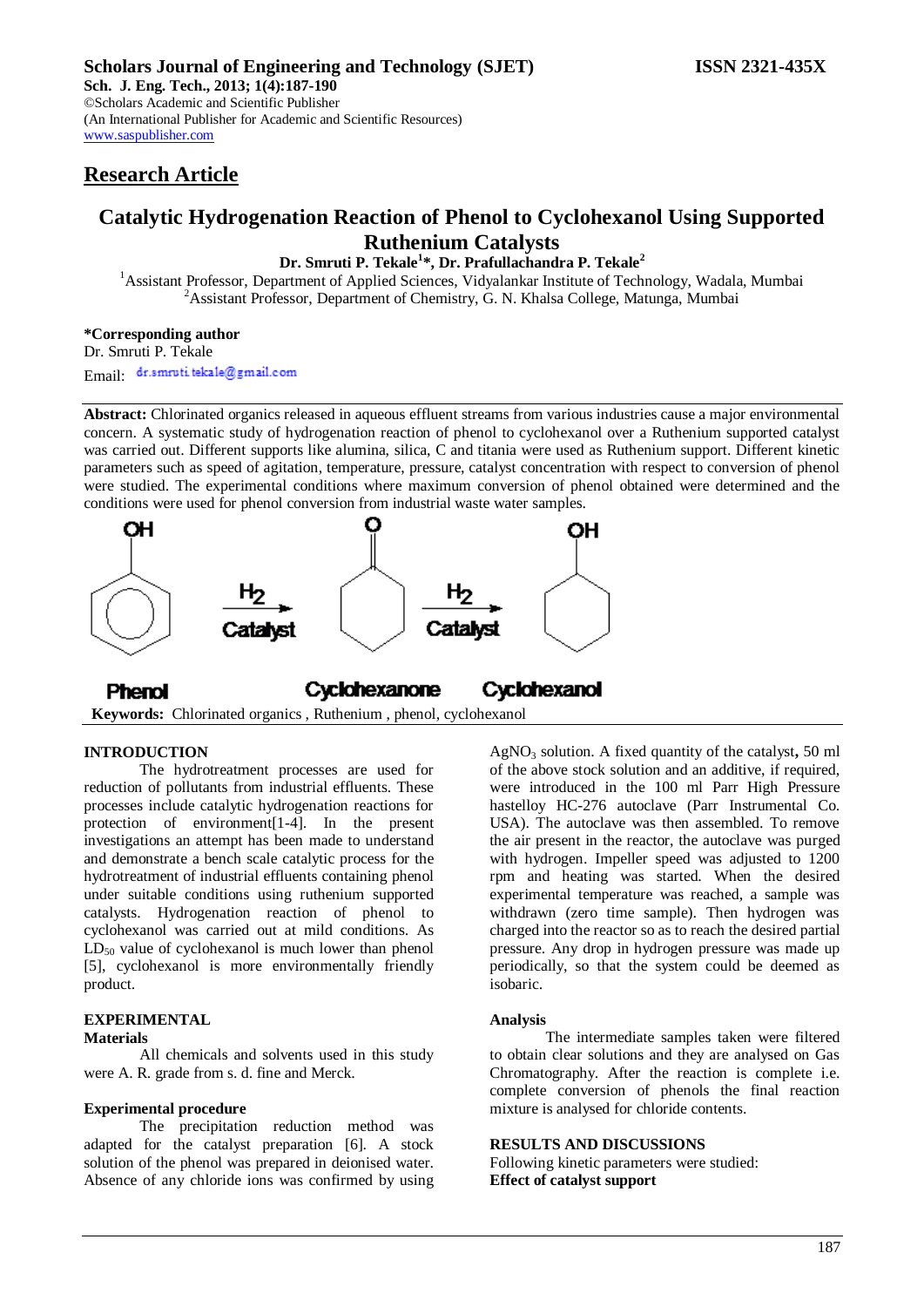Various catalyst supports such as  $Al_2O_3$ , TiO<sub>2</sub>,  $SiO<sub>2</sub>$  and carbon were used for the reaction. The hydrogenation reaction was carried out at the temperature of 373 K under hydrogen partial pressure of 2 MPa. The results of % Conversion of phenol after 60 mins are presented in Table 1. All ruthenium supported catalysts were found to be equally effective. However,  $TiO<sub>2</sub>$  was suitable support as it was stable catalyst during wet oxidation of oxygenated pollutants and phenol in an alkaline medium. Hence a catalyst consisting of 5 %  $Ru/TiO<sub>2</sub>$  was selected for further studies.

#### **Table 1 Effect of catalyst support**

| <b>Catalyst support</b>     | % Conversion of phenol |
|-----------------------------|------------------------|
| 5 % Ru $/Al_2O_3$           | 95.2                   |
| 5 % Ru / C                  | 97.3                   |
| 5 % Ru $\sqrt{SiO_2}$       | 100.0                  |
| $5\%$ Ru / TiO <sub>2</sub> | 99.6                   |

## **Effect of speed of agitation**

The effect of agitation on the conversion of phenol was studied (Figure 1). The maximum conversion was observed at 1200 rpm. Hence 1200 rpm was used as speed of agitation for further study.

## **Effect of Temperature**

Effect of temperature on conversion of phenol was investigated over the range of 323 – 373K under the hydrogen partial pressure of 2.07 MPa. The catalyst was effective even at lower temperature. The maximum conversion was observed at 373K.

## **Effect of pH**

The reaction was carried out at different pH of 4, 7 and 12 (Figure 3). It was observed that the catalyst was more effective at basic pH than acidic.

## **Effect of Hydrogen partial pressure**

The effect of hydrogen partial pressure on phenol hydrotreatment reaction was investigated over the hydrogen partial pressure range of  $0.69 - 2.07$  MPa at 423 K. From Figure 4, it can be seen that the rate of reaction was increasing with an increase in hydrogen partial pressure.

## **Effect of Catalyst quantity**

Different catalyst quantity 1.0 - 2.5 g/L was used (Figure 5) for reaction it was observed that % conversion was increasing with the increase amount of catalyst.



**Figure 1. Effect of speed of agitation**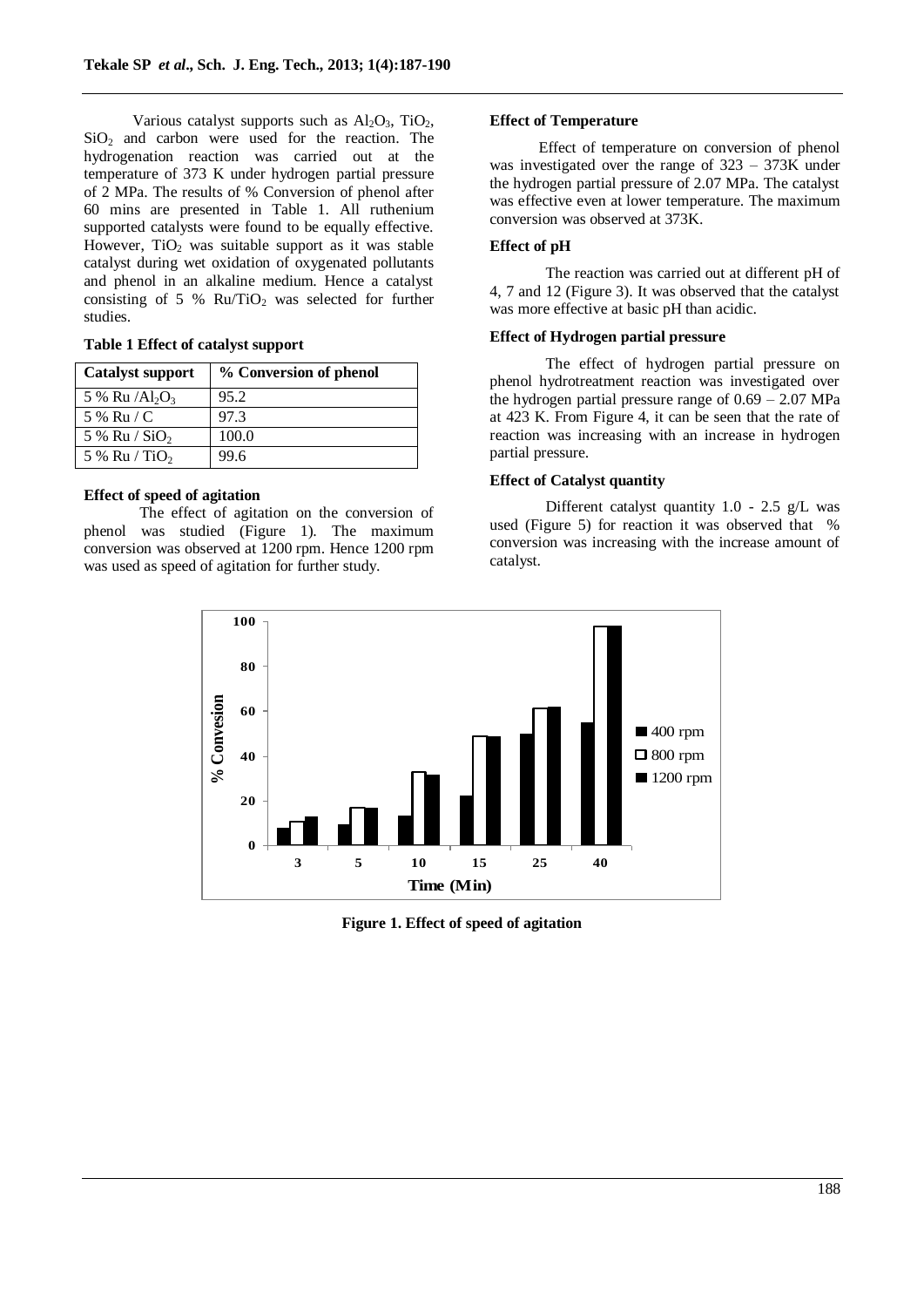

**Figure 2. Effect of Temperature**



**Figure 3. Effect of pH**



**Figure 4. Effect of Hydrogen partial pressure**